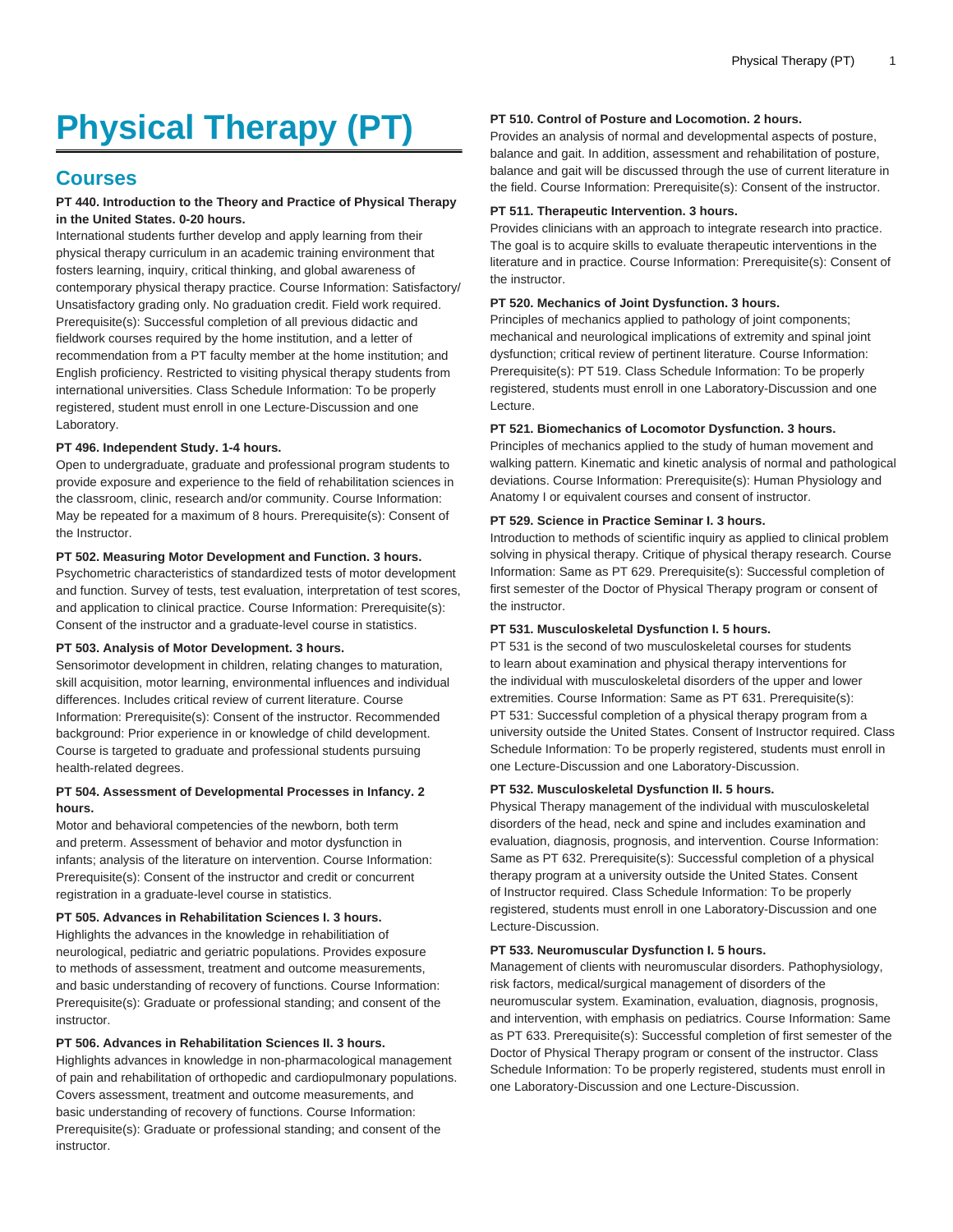# **PT 534. Neuromuscular Dysfunction II. 5 hours.**

Examination, assessment, development of goals and intervention plans for persons with neuromuscular disorders. Principles of motor learning, control and development. Medical/surgical management and risk factors. Course Information: Same as PT 634. Prerequisite(s): Successful completion of first year and first semester of second year of the Doctor of Physical Therapy program or consent of the instructor. Class Schedule Information: To be properly registered, students must enroll in one Laboratory-Discussion and one Lecture-Discussion.

#### **PT 540. Principles and Practices of Health Promotion and Disease Prevention. 4 hours.**

Focuses on the major causes of premature morbidity and mortality, theoretical determinants of health and health-related behaviors from the individual to the environment and theoretically grounded intervention strategies for risk reduction. Course Information: Extensive computer use required. Prerequisite(s): Consent of the instructor. Class Schedule: To be properly registered, students must enroll in one Lecture and one Discussion.

#### **PT 541. Theoretical Applications of Technology in Health Promotion and Health Care. 4 hours.**

Introduces students to the general use and overall value of information and communication technology in health and health care settings. Special attention will be paid to the role of theory in technological learning and usage. Course Information: Extensive computer use required. Prerequisite(s): Consent of the instructor.

#### **PT 542. Applied Health Communications and Content Marketing. 4 hours.**

Provides students with a critical understanding of the role of print, broadcast, and online media in health promotion and disease prevention with specific focus on designing, implementing, and evaluating content marketing campaigns. Course Information: Extensive computer use required. Prerequisite(s): Consent of the instructor. Class Schedule Information: To be properly registered, students must enroll in one Lecture and one Discussion.

#### **PT 550. Teaching Approaches and Strategies. 2 hours.**

Describes and discusses evidence-based teaching approaches and provide the opportunity to develop and assess active teaching strategies for the classroom and clinic that are learner-centered and outcomesbased. Course Information: Prerequisite(s): Graduate standing.

#### **PT 555. Cardiovascular Imaging and Research Methods I. 2 hours.**

Teaches students to understand the principal aspects of cardiac and vascular imaging modalities including physical principles, instrumentation, cardiovascular anatomy/physiology and pathophysiology. Course Information: Same as CEP 655. Recommended background: Human Anatomy, Human Physiology, or Human Biology at the undergraduate or graduate level coursework. Class Schedule Information: To be properly registered, students must enroll in one Lecture and one Laboratory.

#### **PT 562. Neuroplasticity and Rehabilitation. 2 hours.**

A review of evidence and mechanisms underlying neuroplasticity from a neural-behavioral perspective. Emphasis is on the adult brain and neuroplasticity related to learning and aging, and brain repair with focus on rehabilitation after brain injury. Course Information: Prerequisite(s): Consent of the instructor. Recommended background: NEUS 501 and PT 605 and KN 252 and PSCH 184.

# **PT 563. Research Methods in Rehabilitation Sciences. 3 hours.**

Provides students with foundational skills in clinical research including: formulation of research questions, research designs, and review of outcome measures. Students will develop a research study proposal. Course Information: Prerequisite(s): Consent of the instructor and any graduate-level statistics course.

#### **PT 570. Planning and Evaluating Intervention Programs in Various Settings. 3 hours.**

Planning, implementation, and evaluation of services for children with special needs. Emphasis on conceptual frameworks in human development and family systems. Program planning and evaluation. Course Information: Prerequisite(s): Consent of the instructor. Recommended background: Prior experience or knowledge of child development.

#### **PT 571. Biomechanics of Normal and Abnormal Movement. 3 hours.**

Principles of statics and dynamics exemplified by human movements. Examination of muscle mechanics, joint forces, stability. Redundancy and intersegmental interactions in multijoint movements. Course Information: Same as KN 571. Prerequisite(s): Consent of the instructor.

#### **PT 572. Psychology of Motor Control and Learning. 3 hours.**

Advanced principles of the control and acquisition of complex, voluntary skills. Course Information: Same as KN 572. Prerequisite(s): KN 372; or consent of the instructor.

# **PT 573. Instrumentation for Rehabilitation Sciences Research. 3 hours.**

Introduction to data acquisition and signal processing theory and techniques, covering basic rehabilitation sciences research techniques, including motor capture system, electromyograms, Doppler ultrasound, skin blood flow and oxygen saturation. Course Information: Extensive computer use required.

#### **PT 574. Instrumentation for Motor Control Research. 3 hours.**

Introduction to oscilloscopes, amplifiers, filters, and transducers. Origin and processing of electromyograms. Motion capture and processing techniques. Course Information: Same as KN 574. Prerequisite(s): KN 571 or PT 571.

#### **PT 580. Advanced Clinical Reasoning in Orthopedic Manual Physical Therapy I: Extremities. 2 hours.**

Designed to promote clinical reasoning and understanding of the research literature for enhancement of evidenced based clinical practice with an emphasis on extremity joint dysfunction.

# **PT 581. Advanced Clinical Reasoning in Orthopedic Manual Therapy II: Spine. 2 hours.**

Designed to promote clinical reasoning and understanding of the research literature for enhancement of evidenced-based clinical practice with an emphasis on spinal joint dysfunction.

#### **PT 582. Advanced Manipulation and Orthopedic Manual Physical Therapy I: Extremities. 3 hours.**

Designed to provide an evidenced-based approach toward evaluation and management of peripheral musculoskeletal disorders, including thrust and non-thrust manipulation. Course Information: Prerequisite(s): Must be a U.S. licensed physical therapist.

#### **PT 583. Advanced Manipulation and Orthopedic Manual Physical Therapy II: Spine. 3 hours.**

Designed to provide an evidenced-based approach toward evaluation and management of spinal musculoskeletal disorders, including thrust and non-thrust manipulation. Course Information: Prerequisite(s): Must be a U.S. licensed physical therapist.